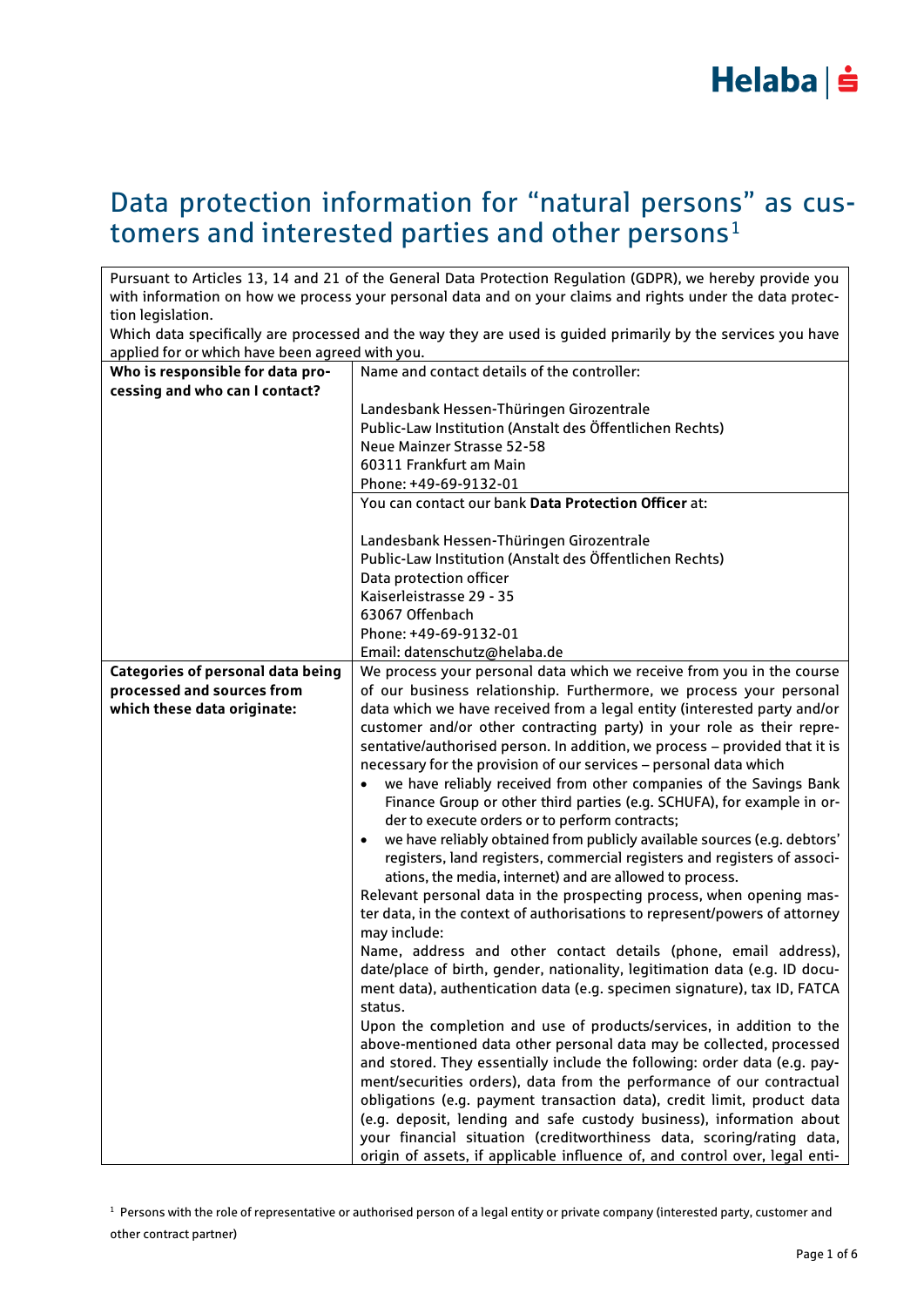|                                      | ties), advertising and sales data (including advertising scores), infor-<br>mation on knowledge and experience of securities (MiFID status), in-    |
|--------------------------------------|-----------------------------------------------------------------------------------------------------------------------------------------------------|
|                                      | vestment behaviour/strategy (scope, frequency, risk profile), documen-                                                                              |
|                                      | tation data (e.g. 'Beratungsprotokoll', i.e. record of advice).                                                                                     |
| Purposes for which the personal      | We process your personal data in accordance with the provisions of the                                                                              |
| data are processed and the legal     | EU General Data Protection Regulation (GDPR) and the German Federal                                                                                 |
| basis for this:                      | Data Protection Act (BDSG), the Thuringian Data Protection Act<br>(ThürDSG) and the Hesse Data Protection and Freedom of Information                |
|                                      | Act (HDSIG).                                                                                                                                        |
| in order to fulfil contractual<br>a. | Your personal data are processed in order to provide and broker banking                                                                             |
| obligations (Art. 6(1)(b)            | transactions, financial services and insurance and property business, in                                                                            |
| GDPR)                                | the course of the performance of our contracts with our customers, in-<br>cluding from assigned rights (e.g. receivables assigned by way of securi- |
|                                      | ty) or in order to take steps prior to entering into a contract.                                                                                    |
|                                      | The data processing purposes are guided primarily by the product in                                                                                 |
|                                      | question (e.g. account, deposits, loans and promissory notes, building                                                                              |
|                                      | society savings, securities (accounts and trading), issue of bonds and                                                                              |
|                                      | certificates, structured financing, leasing, debt purchasing and securiti-                                                                          |
|                                      | sation of receivables, brokerage and may include, among others, needs                                                                               |
|                                      | analyses, consulting, asset management and the implementation of                                                                                    |
|                                      | complex financial transactions in a syndicate).<br>Further details for data processing purposes are set out in the relevant                         |
|                                      | contract documents and terms and conditions.                                                                                                        |
| for compliance with legal ob-<br>b.  | Furthermore, we as a bank are subject to various legal obligations, that                                                                            |
| ligations (Art. 6(1)(c) GDPR or      | is, statutory requirements (e.g. German Banking Act, German Anti-                                                                                   |
| in the public interest (Art.         | Money Laundering Act, German Securities Trading Act, tax laws) and                                                                                  |
| 6(1)(e) GDPR)                        | bank supervisory stipulations (e.g. from the European Central Bank, the                                                                             |
|                                      | European Banking Authority, Deutsche Bundesbank and the German<br>Federal Financial Supervisory Authority). The purposes of processing              |
|                                      | include, among other things, credit checks, identity and age checks,                                                                                |
|                                      | fraud and money laundering prevention, the fulfilment of monitoring                                                                                 |
|                                      | and reporting obligations under tax law and the assessment and man-                                                                                 |
|                                      | agement of risks within the Bank and the Group.                                                                                                     |
| to weigh up interests (Art.<br>c.    | Where necessary, we will process your data beyond the actual fulfilment                                                                             |
| $6(1)(f)$ GDPR)                      | of the contract in order to protect our legitimate interests or those of                                                                            |
|                                      | third parties.<br>Examples:                                                                                                                         |
|                                      | Consultation of, and data exchange with, credit agencies (e.g. SCHU-                                                                                |
|                                      | FA) to determine creditworthiness and default risks in the lending                                                                                  |
|                                      | business and the requirements in attachment protection,                                                                                             |
|                                      | Examination and optimisation of needs analysis processes for the<br>$\bullet$                                                                       |
|                                      | purposes of direct approach to customer,                                                                                                            |
|                                      | Advertising or market research and opinion polling provided that you<br>$\bullet$                                                                   |
|                                      | have not objected to the use of your data,<br>Assertion of legal claims and defence in legal disputes,<br>$\bullet$                                 |
|                                      | Ensuring the IT security and maintaining and developing the Bank's IT<br>$\bullet$                                                                  |
|                                      | operations,                                                                                                                                         |
|                                      | Preventing and detecting criminal offences,<br>$\bullet$                                                                                            |
|                                      | Video surveillance to uphold the right of allowing/denying access to<br>$\bullet$                                                                   |
|                                      | the premises, to collect evidence in robbery and fraud or to supply                                                                                 |
|                                      | proof of dispositions and payments e.g. at ATMs (see also Section 4                                                                                 |
|                                      | BDSG),<br>Building and plant security measures (e.g. physical access control),<br>$\bullet$                                                         |
|                                      | Measures to uphold the right of allowing/denying access to the prem-<br>$\bullet$                                                                   |
|                                      | ises,                                                                                                                                               |
|                                      | Measures for managing business and developing services                                                                                              |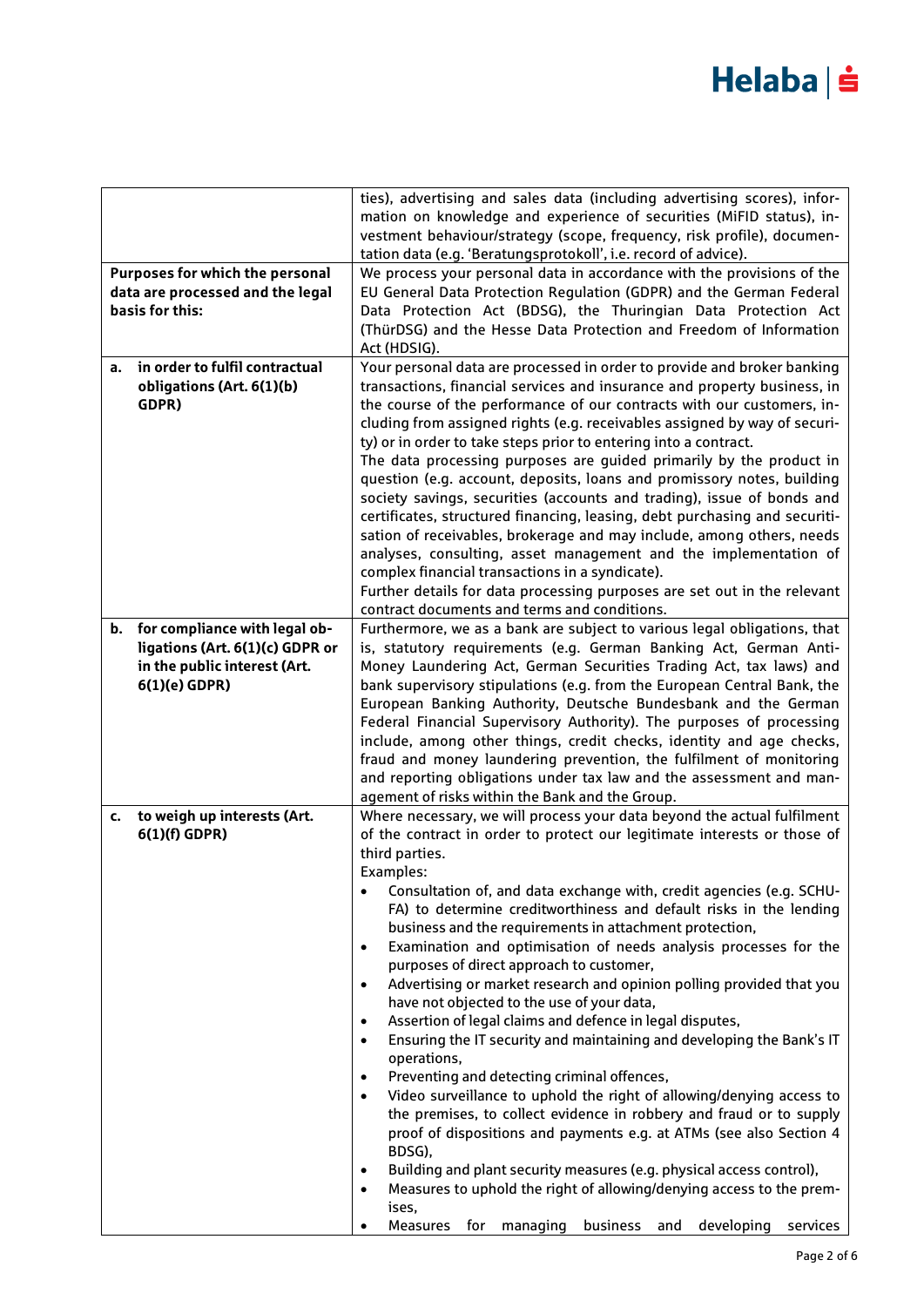|                                                                   | and products,<br>Risk management within the Bank.<br>$\bullet$<br>Syndicated financing (in the case of a silent assignment or silent pur-<br>chase of receivables, we receive/transmit personal data from/to the<br>quarantor or seller/buyer of receivables, and in the case of a silent<br>sub-participation, from/to the syndicate leader.                                                                                                                                                                                                                                                                                                                                                                                                                                                                                                                                                                                                                                                                                                                                                                                                                                                                                                                                                                                                                                                                                                                                                                                                                                                                                                                                                                                               |
|-------------------------------------------------------------------|---------------------------------------------------------------------------------------------------------------------------------------------------------------------------------------------------------------------------------------------------------------------------------------------------------------------------------------------------------------------------------------------------------------------------------------------------------------------------------------------------------------------------------------------------------------------------------------------------------------------------------------------------------------------------------------------------------------------------------------------------------------------------------------------------------------------------------------------------------------------------------------------------------------------------------------------------------------------------------------------------------------------------------------------------------------------------------------------------------------------------------------------------------------------------------------------------------------------------------------------------------------------------------------------------------------------------------------------------------------------------------------------------------------------------------------------------------------------------------------------------------------------------------------------------------------------------------------------------------------------------------------------------------------------------------------------------------------------------------------------|
| d.<br>on account of your consent<br>(Art. 6(1)(a) GDPR)           | If you have granted your consent to the processing of personal data for<br>specific purposes (e.g. evaluation of payment transaction data for mar-<br>keting purposes, photographs in the context of events, newsletter dis-<br>patch), the lawfulness of such processing is a given on the basis of your<br>consent.                                                                                                                                                                                                                                                                                                                                                                                                                                                                                                                                                                                                                                                                                                                                                                                                                                                                                                                                                                                                                                                                                                                                                                                                                                                                                                                                                                                                                       |
| Recipients or categories of recip-<br>ients of the personal data: | Within the Bank, those entities will be given access to your data which<br>need them to fulfil our contractual and statutory obligations. Service<br>providers and vicarious agents deployed by us may also receive data for<br>these purposes.                                                                                                                                                                                                                                                                                                                                                                                                                                                                                                                                                                                                                                                                                                                                                                                                                                                                                                                                                                                                                                                                                                                                                                                                                                                                                                                                                                                                                                                                                             |
|                                                                   | With regard to the transmission of data to recipients outside the Bank it<br>is worth mentioning first of all that we as a bank are sworn to secrecy<br>regarding all customer-related facts and evaluations of which we gain<br>knowledge. We may, in principle, only transmit information about you if<br>there is a legal basis for this pursuant to Art. 6(1) GDPR, if we are author-<br>ised to issue bank information and/or if processors commissioned by us<br>guarantee the GDPR's stipulations. Subject to this requirement, addi-<br>tional recipients of personal data may include, for example:<br>Other companies within the Group for risk management,<br>Public entities and institutions (e.g. European Central Bank, European<br>$\bullet$<br>Banking Authority, Deutsche Bundesbank, German Federal Financial<br>Supervisory Authority, financial authorities, criminal prosecution au-<br>thorities, family courts, land registries),<br>Other credit and financial services institutes or similar institutions<br>$\bullet$<br>and processors to which we transmit personal data in order to realise<br>the business relationship with you.<br>Specifically: Settlement of bank information, support/maintenance of<br>EDP/IT applications, archiving, voucher processing, compliance ser-<br>vices, controlling, data screening for anti-money laundering purpos-<br>es, destruction of data, purchasing/procurement, area management,<br>property appraisals, loan processing service, letter shops, marketing,<br>media technology, reporting, research, risk controlling, expense<br>claims, telephony, video legitimation, website management, securi-<br>ties services, auditing services, payment transactions. |
| Data transfer to a third country:                                 | Data are transmitted to entities in countries outside the EU and the EEA<br>(so-called third countries) only if this is necessary in order to execute<br>your orders (e.g. payment and securities orders), if it is required by law<br>(e.g. reporting obligations under tax law), if you have granted your con-<br>sent to this or in the context of order processing. If service providers in a<br>third country are used, they shall be bound to comply with written in-<br>structions and, through the agreement of the EU standard contractual<br>clauses, with the data protection level in Europe.                                                                                                                                                                                                                                                                                                                                                                                                                                                                                                                                                                                                                                                                                                                                                                                                                                                                                                                                                                                                                                                                                                                                   |
| Period for which the personal<br>data will be stored:             | We process and store your personal data as long as is necessary in order<br>to fulfil our contractual and statutory duties. It is worth noting that our<br>business relationship is a continuing obligation extending over a period<br>of years.<br>If the data are no longer required in order to fulfil contractual or statuto-<br>ry obligations, their further processing - for a limited period of time -<br>may be necessary for the following purposes:                                                                                                                                                                                                                                                                                                                                                                                                                                                                                                                                                                                                                                                                                                                                                                                                                                                                                                                                                                                                                                                                                                                                                                                                                                                                              |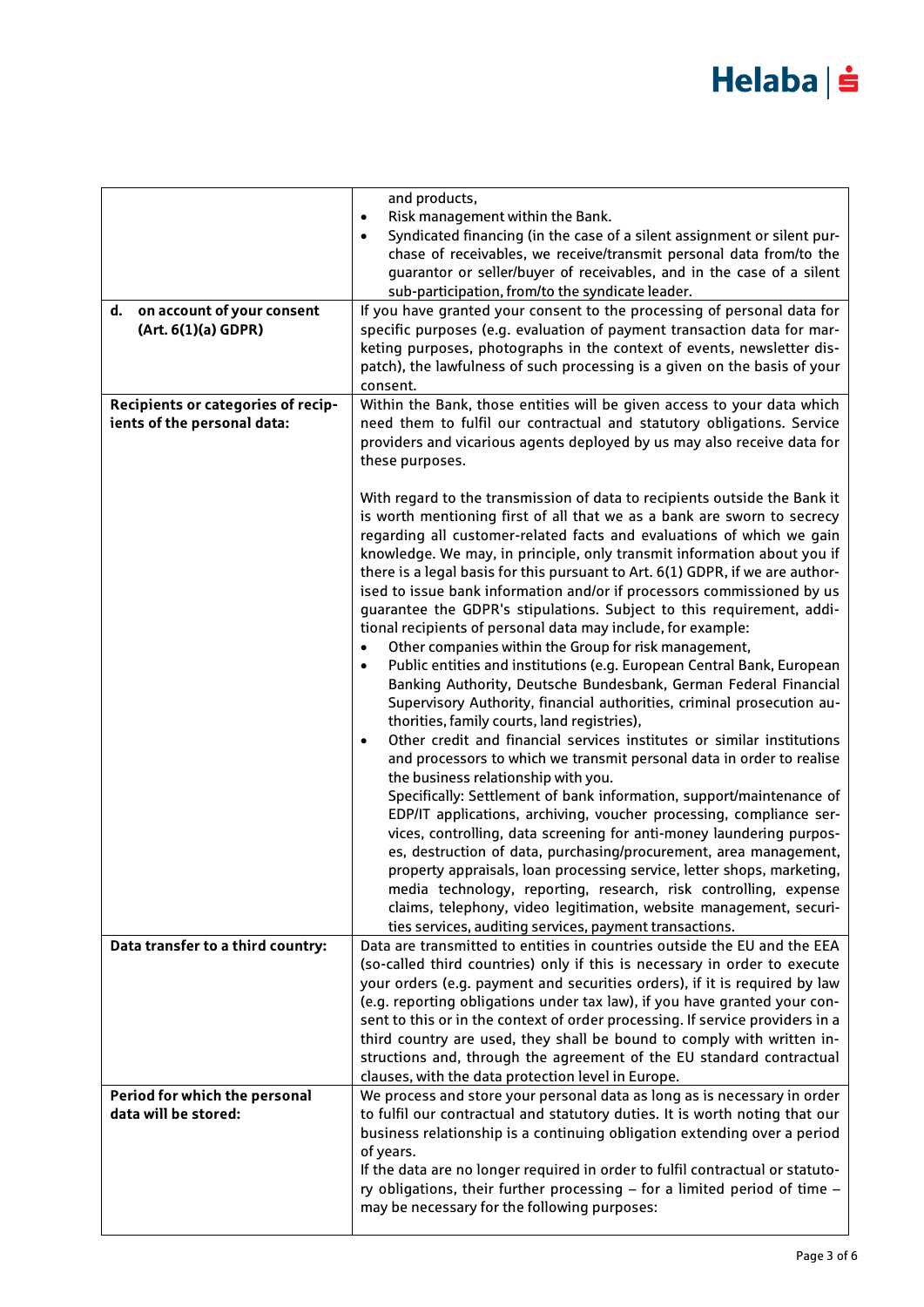|                      | Fulfilment of retention periods in commercial and tax law resulting<br>among other things from the German Commercial Code (HGB), the<br>German Fiscal Code (AO), the German Banking Act (KWG), the German<br>Anti-Money Laundering Act (GwG) and the German Securities Trading<br>Act (WpHG). The retention and documentation periods stipulated<br>therein range between two and ten years.<br>Preservation of evidence in the context of the statute of limitation<br>$\bullet$<br>provisions. For example, pursuant to Sections 195 ff. of the German<br>Civil Code (BGB), the statute of limitations is usually three years but in<br>some cases it may total up to thirty years. |
|----------------------|---------------------------------------------------------------------------------------------------------------------------------------------------------------------------------------------------------------------------------------------------------------------------------------------------------------------------------------------------------------------------------------------------------------------------------------------------------------------------------------------------------------------------------------------------------------------------------------------------------------------------------------------------------------------------------------|
| Data subject rights: | You have the right of access pursuant to Article 15 GDPR, the right to                                                                                                                                                                                                                                                                                                                                                                                                                                                                                                                                                                                                                |
|                      | rectification pursuant to 16 GDPR, the right to erasure pursuant to Arti-<br>cle 17 GDPR, the right to restriction of processing pursuant to Article 18<br>GDPR, the right to object arising from Article 21 GDPR and the right to<br>data portability arising from Article 20 GDPR. With regard to the right of<br>access and the right to erasure, the restrictions pursuant to Sections 34<br>and 35 of the German Federal Data Protection Act (BDSG) apply.<br>In addition, you have the right to lodge a complaint with a competent<br>data protection supervisory authority (Article 77 GDPR in conjunction<br>with Section 19 BDSG).                                           |
|                      | Since 1 October 2020, the competent supervisory authority for Helaba<br>has been as follows:<br>The State Commissioner for Data Protection and Information Security of<br>the State of Thuringia<br>Hässlerstrasse 8<br>99096 Erfurt                                                                                                                                                                                                                                                                                                                                                                                                                                                  |
|                      | Phone: +49-57-311-2900                                                                                                                                                                                                                                                                                                                                                                                                                                                                                                                                                                                                                                                                |
|                      | +49-57-311-2904<br>Fax:                                                                                                                                                                                                                                                                                                                                                                                                                                                                                                                                                                                                                                                               |
|                      | Email: poststelle@datenschutz.thueringen.de                                                                                                                                                                                                                                                                                                                                                                                                                                                                                                                                                                                                                                           |
|                      |                                                                                                                                                                                                                                                                                                                                                                                                                                                                                                                                                                                                                                                                                       |
|                      | Pursuant to Section 2 (1) of the Treaty on the Formation of a Joint Sav-<br>ings Bank Organization Hesse-Thuringia, the responsibility of the super-<br>visory authority shall alternate between Hesse and Thuringia every four<br>years.                                                                                                                                                                                                                                                                                                                                                                                                                                             |
|                      | 1 January 2024 onwards:<br>The Hesse Commissioner for Data Protection and Freedom of Infor-<br>mation                                                                                                                                                                                                                                                                                                                                                                                                                                                                                                                                                                                 |
|                      | Gustav-Stresemann-Ring 1                                                                                                                                                                                                                                                                                                                                                                                                                                                                                                                                                                                                                                                              |
|                      | 65189 Wiesbaden                                                                                                                                                                                                                                                                                                                                                                                                                                                                                                                                                                                                                                                                       |
|                      | <b>Credit Institutions Department</b>                                                                                                                                                                                                                                                                                                                                                                                                                                                                                                                                                                                                                                                 |
|                      | Phone: +49-0611-1408-0                                                                                                                                                                                                                                                                                                                                                                                                                                                                                                                                                                                                                                                                |
|                      | +49-0611-1408-900-901<br>Fax:<br>Email: poststelle@datenschutz.hessen.de                                                                                                                                                                                                                                                                                                                                                                                                                                                                                                                                                                                                              |
|                      | You may withdraw your consent to the processing of your personal<br>data at any time. The same applies to the withdrawal of declarations<br>of consent issued to us before the EU General Data Protection Regu-<br>lation came into force, i.e. before 25 May 2018. Please note that the<br>withdrawal applies with future effect and does not affect processing<br>undertaken before the withdrawal.                                                                                                                                                                                                                                                                                 |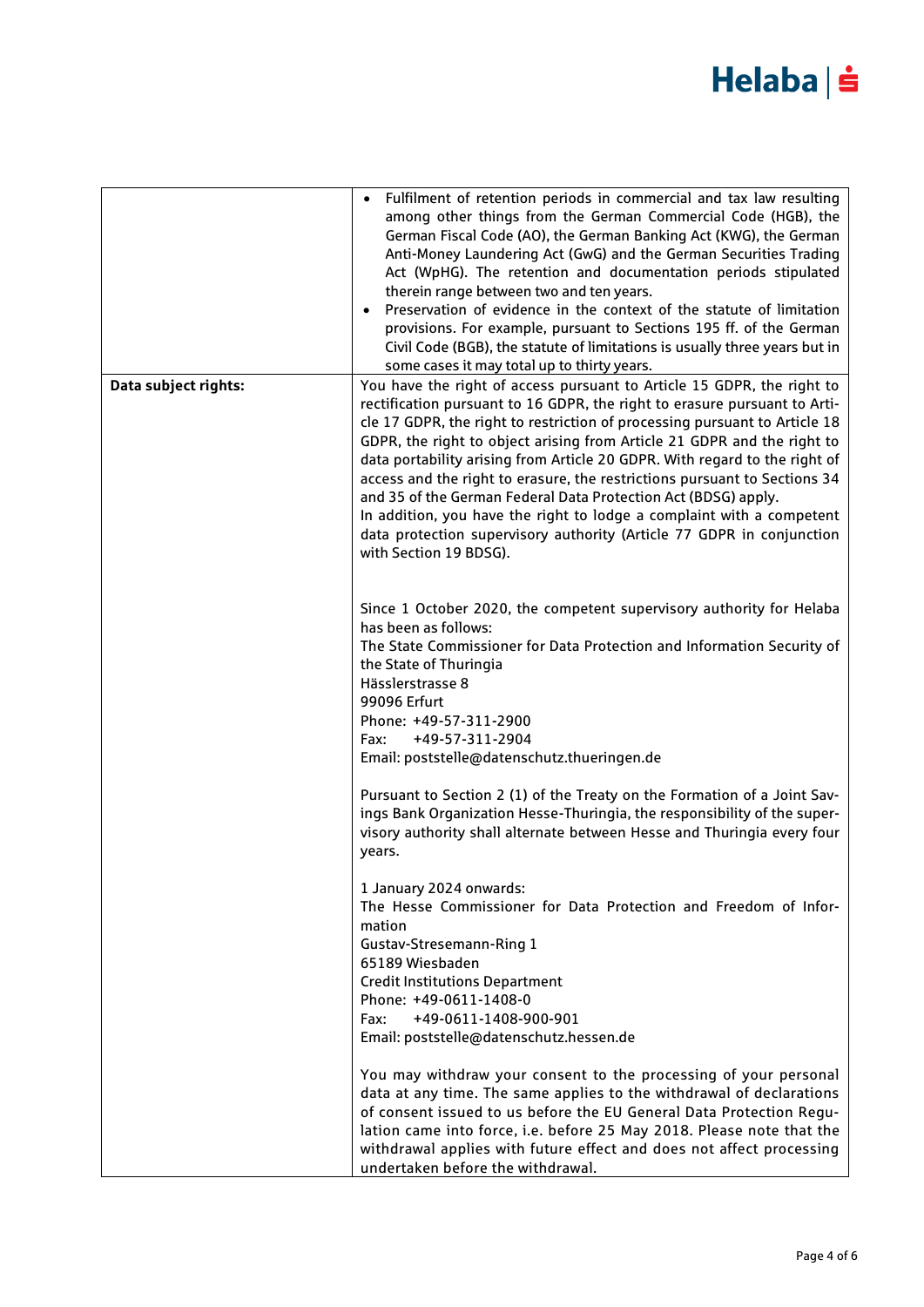| Am I obliged to provide data?                                | In the course of our business relationship with you and/or with a legal<br>entity representing you in relation to us, you need to provide the per-<br>sonal data required for the initiation, implementation and termination of<br>a business relationship and the fulfilment of the associated contractual<br>obligations and the data which we are legally obliged to collect. Without<br>these data we will usually have to refuse concluding the contract or exe-<br>cuting the order or we will no longer be able to implement an existing<br>contract and may have to terminate it.                                                                                                                                                                                                                                                                                          |
|--------------------------------------------------------------|------------------------------------------------------------------------------------------------------------------------------------------------------------------------------------------------------------------------------------------------------------------------------------------------------------------------------------------------------------------------------------------------------------------------------------------------------------------------------------------------------------------------------------------------------------------------------------------------------------------------------------------------------------------------------------------------------------------------------------------------------------------------------------------------------------------------------------------------------------------------------------|
|                                                              | In particular, pursuant to the anti-money laundering provisions and to<br>the German Fiscal Code we are obliged to verify your identity using an ID<br>document before establishing the business relationship or creating the<br>authorisation to represent/power of attorney; in this process we are<br>obliged to collect and record the names, place of birth, date of birth,<br>nationality, address and ID data. To enable us to comply with this statu-<br>tory obligation you must, pursuant to the Anti-Money Laundering Act,<br>make all the necessary information and documents available to us and<br>notify us immediately of any changes occurring in the course of the<br>business relationship. If you fail to provide us with the necessary infor-<br>mation and documents, we will be unable to initiate or continue the<br>business relationship desired by you. |
| To what extent are my data used<br>for profiling (scoring)?  | We partly process your data on an automated basis to assess certain<br>personal aspects (profiling). For example, we use profiling in the follow-<br>ing cases:<br>In accordance with statutory and regulatory requirements, we are<br>$\bullet$<br>obliged to combat money laundering, terrorist financing and criminal<br>acts posing a risk to assets. In this process, data evaluations (including<br>in payment transactions) are performed. These measures are at the<br>same time designed to protect you.<br>We use evaluation tools in order to enable us to inform and advise you<br>on products in a targeted manner. These tools allow appropriate<br>communication and advertising, including market research and opin-<br>ion polling.                                                                                                                               |
| To what extent does automated<br>decision-making take place? | We do not, in principle, use fully automated decision-making pursuant<br>to Article 22 GDPR in order to establish and implement the business<br>relationship. Where we use this procedure in individual cases we will<br>provide you with information regarding the procedure and your rights<br>separately, provided that this is prescribed by law.                                                                                                                                                                                                                                                                                                                                                                                                                                                                                                                              |